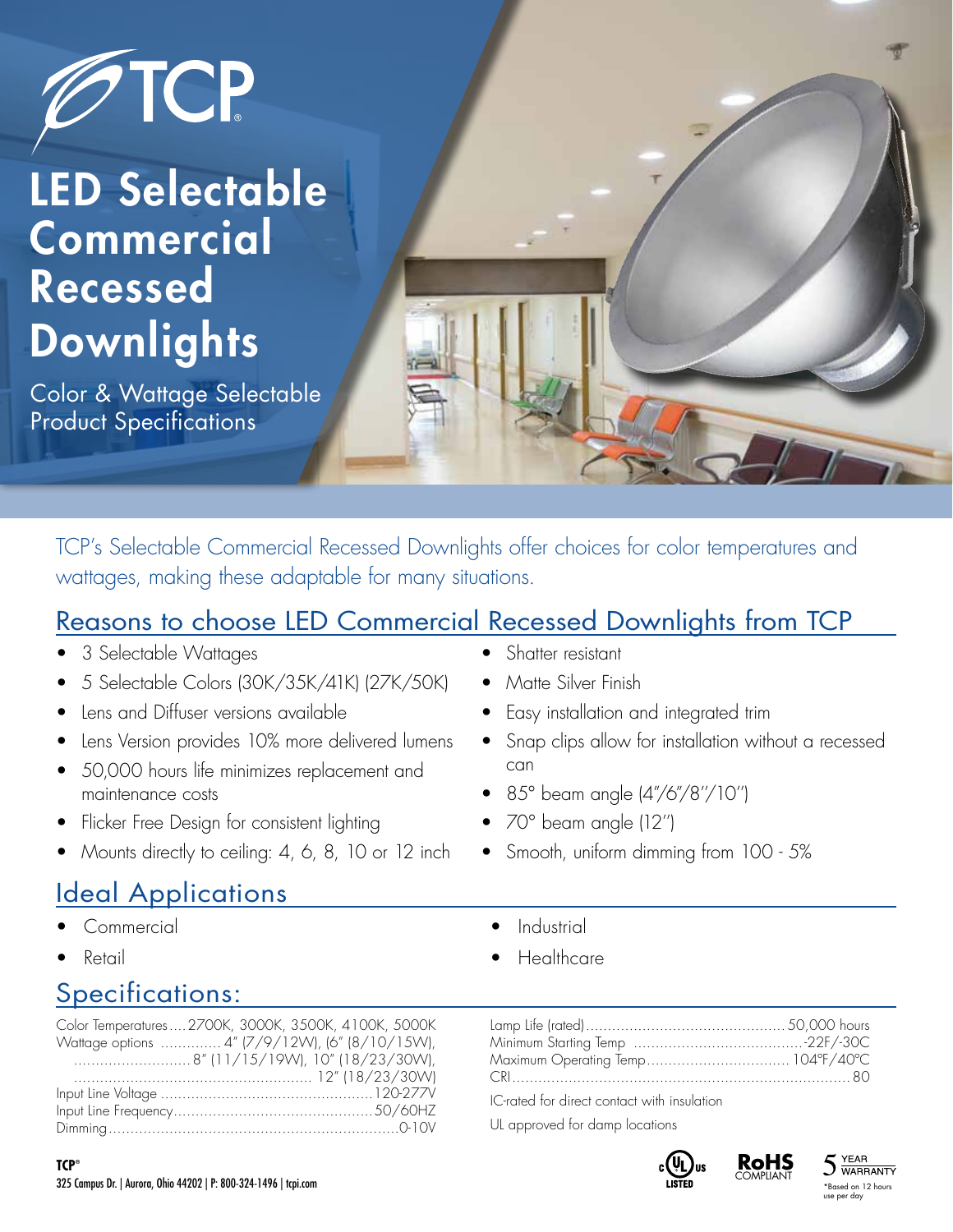

#### Specifications:



#### Selectable Commercial Recessed Downlight Diffuser Version (30K,35K,41K)

|                                                                                   |                               | <b>LUMENS</b> |                            |                                    |                       |                                                       |      |      |                       |      |                        |       |      |                                                                    |    |                                     |            |
|-----------------------------------------------------------------------------------|-------------------------------|---------------|----------------------------|------------------------------------|-----------------------|-------------------------------------------------------|------|------|-----------------------|------|------------------------|-------|------|--------------------------------------------------------------------|----|-------------------------------------|------------|
|                                                                                   |                               |               |                            |                                    | <b>LOWEST WATTAGE</b> |                                                       |      |      | <b>MIDDLE WATTAGE</b> |      | <b>HIGHEST WATTAGE</b> |       |      |                                                                    |    |                                     |            |
| ITEM#                                                                             | <b>DESCRIPTION VOLTAGE</b>    |               | <b>LED</b><br><b>WATTS</b> | <b>REPLACEMENT</b><br><b>WATTS</b> |                       | 3000K 3500K 4100K 3000K 3500K 4100K 3000K 3500K 4100K |      |      |                       |      |                        |       |      | <b>LPW</b>                                                         |    | <b>MOL</b><br>CRI (inches) (inches) | <b>DIA</b> |
| 4" Selectable Commercial Recessed Downlight - 65 Watt Replacement . 50,000 Hour   |                               |               |                            |                                    |                       |                                                       |      |      |                       |      |                        |       |      |                                                                    |    |                                     |            |
| DIC4SWUZDCCT                                                                      | LED 4" Comm<br>Downlight CCT  |               | 120-277V 7/9/12            | 65                                 | 67.5                  | 69.5                                                  | 690  | 870  | 900                   | 895  | 1150                   | 1200  | 1190 | LW:96.4/99.3/98.6<br>MW:96.7/100/99.4<br>HW: 95.8/100/99           | 80 | .5                                  | 6.2        |
| 6" Selectable Commercial Recessed Downlight - 85 Watt Replacement . 50,000 Hour   |                               |               |                            |                                    |                       |                                                       |      |      |                       |      |                        |       |      |                                                                    |    |                                     |            |
| <b>DLC6SWUZDCCT</b>                                                               | LED 6" Comm<br>Downlight CCT  | 120-277V      | 8/10/15                    | 8.5                                | 820                   | 850                                                   | 865  | 1030 | 1080                  | 1095 | 1430                   | 1530  | 1515 | LW:103/106/108<br>MW:103/108/110<br>HW:95/102/101                  | 80 | 6.4                                 | 7.8        |
| 8" Selectable Commercial Recessed Downlight - 85 Watt Replacement . 50,000 Hour   |                               |               |                            |                                    |                       |                                                       |      |      |                       |      |                        |       |      |                                                                    |    |                                     |            |
| DLC8SWUZDCCT                                                                      | LED 8" Comm<br>Downlight CCT  |               | 120-277V 11/15/19          | 85                                 | 1270                  | 1300                                                  | 1305 | 1720 | 170.5                 | 1775 | 2085                   | 21.50 | 2085 | LW:115.5/118.2/119<br>MW:115/113.7/118.3<br>HW:110/113.2/110       | 80 | 7.4                                 | 9.2        |
| 10" Selectable Commercial Recessed Downlight - 100 Watt Replacement . 50,000 Hour |                               |               |                            |                                    |                       |                                                       |      |      |                       |      |                        |       |      |                                                                    |    |                                     |            |
| DLC10SWUZDCCT                                                                     | LED 10" Comm<br>Downlight CCT |               | 120-277V 18/23/30          | 100                                | 2100                  | 2150                                                  | 2150 | 2590 | 2660                  | 2660 | 3205                   | 3330  | 3305 | LW:116.7/119.4/119.4<br>MW:112.6/115.7/115.7<br>HW:106.8/111/110.2 | 80 | 8.25                                | 10.9       |
| 12" Selectable Commercial Recessed Downlight - 125 Watt Replacement . 50,000 Hour |                               |               |                            |                                    |                       |                                                       |      |      |                       |      |                        |       |      |                                                                    |    |                                     |            |
| DLC12SWUZDCCT                                                                     | LED 12" Comm<br>Downlight CCT |               | 120-277V 18/23/30          | 125                                | 2110                  | 2160                                                  | 2180 | 2650 | 2690                  | 2690 | 3260                   | 3380  | 3360 | LW:117.2/120/121.1<br>MW:115.2/117/117<br>HW:108.7/112.7/112       | 80 | 9.5                                 | 13         |







use per day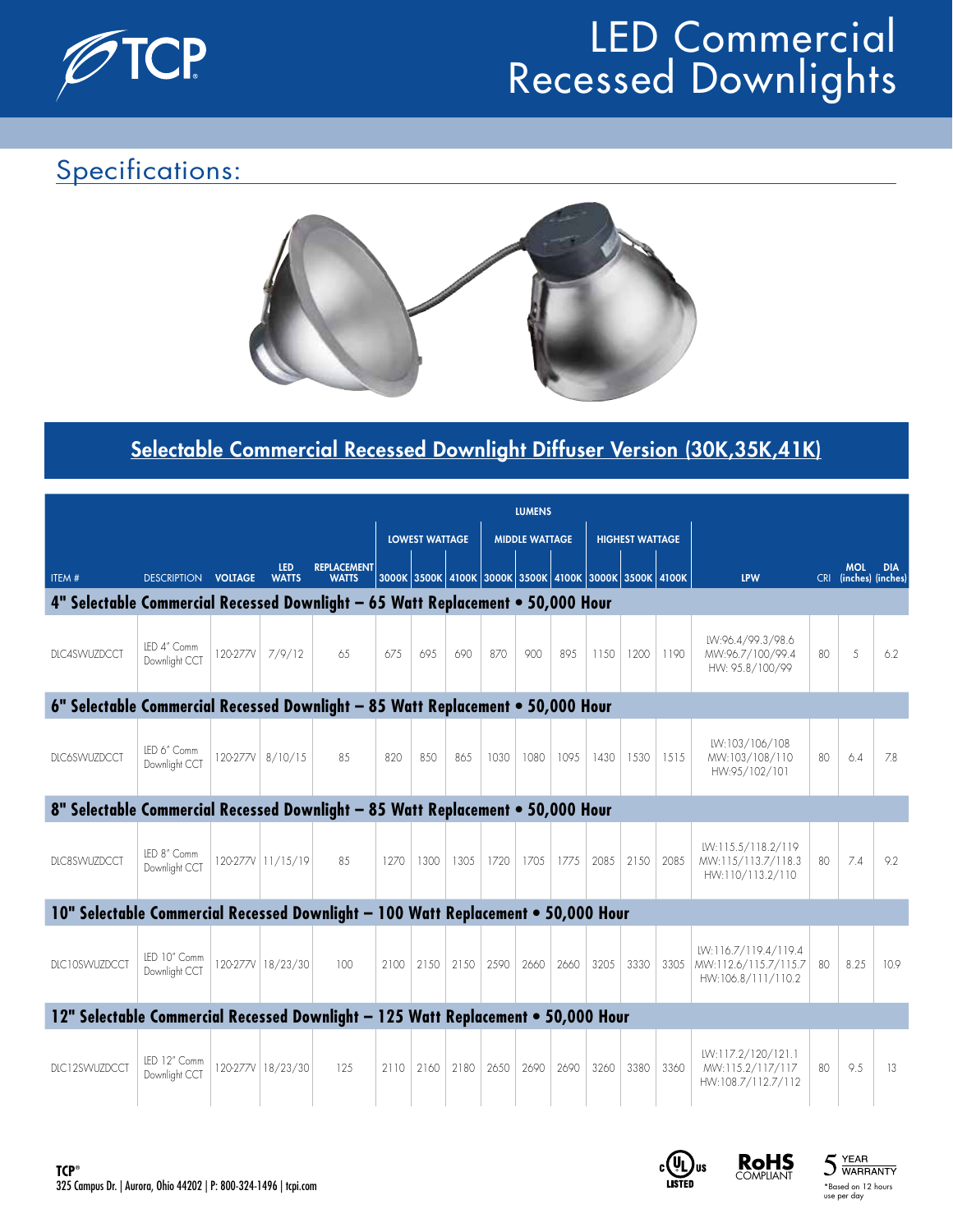

### Specifications:

#### Selectable Commercial Recessed Downlight Diffuser Version (27K,50K)

|                                                                                                    |                                                  | <b>LUMENS</b>  |                            |                                    |                       |       |              |                       |                        |       |                                                  |    |                                     |            |
|----------------------------------------------------------------------------------------------------|--------------------------------------------------|----------------|----------------------------|------------------------------------|-----------------------|-------|--------------|-----------------------|------------------------|-------|--------------------------------------------------|----|-------------------------------------|------------|
|                                                                                                    |                                                  |                |                            |                                    | <b>LOWEST WATTAGE</b> |       |              | <b>MIDDLE WATTAGE</b> | <b>HIGHEST WATTAGE</b> |       |                                                  |    |                                     |            |
| ITEM#                                                                                              | <b>DESCRIPTION</b>                               | <b>VOLTAGE</b> | <b>LED</b><br><b>WATTS</b> | <b>REPLACEMENT</b><br><b>WATTS</b> | <b>2700K</b>          | 5000K | <b>2700K</b> | 5000K                 | 2700K                  | 5000K | <b>LPW</b>                                       |    | <b>MOL</b><br>CRI (inches) (inches) | <b>DIA</b> |
| 4" Selectable Commercial Recessed Downlight Diffuser Version - 65 Watt Replacement . 50,000 Hour   |                                                  |                |                            |                                    |                       |       |              |                       |                        |       |                                                  |    |                                     |            |
| DLC4SWUZDCCT2                                                                                      | LED 4" Comm<br>Downlight Diffuser<br>CCT         | 120-277V       | 7/9/12                     | 65                                 | 700                   | 750   | 900          | 1000                  | 1200                   | 1300  | LW:100/107.1<br>MW:100/111.1<br>HW:100/108.3     | 80 | 5                                   | 6.2        |
| 6" Selectable Commercial Recessed Downlight Diffuser Version - 85 Watt Replacement . 50,000 Hour   |                                                  |                |                            |                                    |                       |       |              |                       |                        |       |                                                  |    |                                     |            |
| DLC6SWUZDCCT2                                                                                      | LED 6" Comm<br>Downlight Diffuser<br>CCT         |                | 120-277V 8/10/15           | 8.5                                | 700                   | 750   | 1000         | 10.50                 | 1450                   | 1500  | LW:87.5/93.8<br>MW:100/105<br>HW:96.7/100        | 80 | 6.4                                 | 7.8        |
| 8" Selectable Commercial Recessed Downlight Diffuser Version - 85 Watt Replacement . 50,000 Hour   |                                                  |                |                            |                                    |                       |       |              |                       |                        |       |                                                  |    |                                     |            |
| DLC8SWUZDCCT2                                                                                      | IFD 8" Comm<br>Downlight Diffuser<br>CCT         |                | 120-277V 11/15/19          | 8.5                                | 1200                  | 1300  | 1600         | 1650                  | 2000                   | 20.50 | LW:109.1/118.2<br>MW:106.7/110<br>HW:105.3/107.9 | 80 | 7.4                                 | 9.2        |
| 10" Selectable Commercial Recessed Downlight Diffuser Version - 100 Watt Replacement . 50,000 Hour |                                                  |                |                            |                                    |                       |       |              |                       |                        |       |                                                  |    |                                     |            |
| DLC10SWUZDCCT2                                                                                     | IFD 10" Comm<br>Downlight Diffuser<br><b>CCT</b> |                | 120-277V 18/23/30          | 100                                | 1800                  | 1850  | 2250         | 2300                  | 2850                   | 2950  | LW:100/102.8<br>MW:97.8/100<br>HW:95/98.3        | 80 | 8.25                                | 10.9       |
| 12" Selectable Commercial Recessed Downlight Diffuser Version - 125 Watt Replacement . 50,000 Hour |                                                  |                |                            |                                    |                       |       |              |                       |                        |       |                                                  |    |                                     |            |
| DLC12SWUZDCCT2                                                                                     | LED 12" Comm<br>Downlight Diffuser<br>CCT        |                | 120-277V 18/23/30          | 125                                | 1800                  | 1850  | 2250         | 2300                  | 2850                   | 2950  | LW:100/102.8<br>MW:97.8/100<br>HW:95/98.3        | 80 | 9.5                                 | 13         |





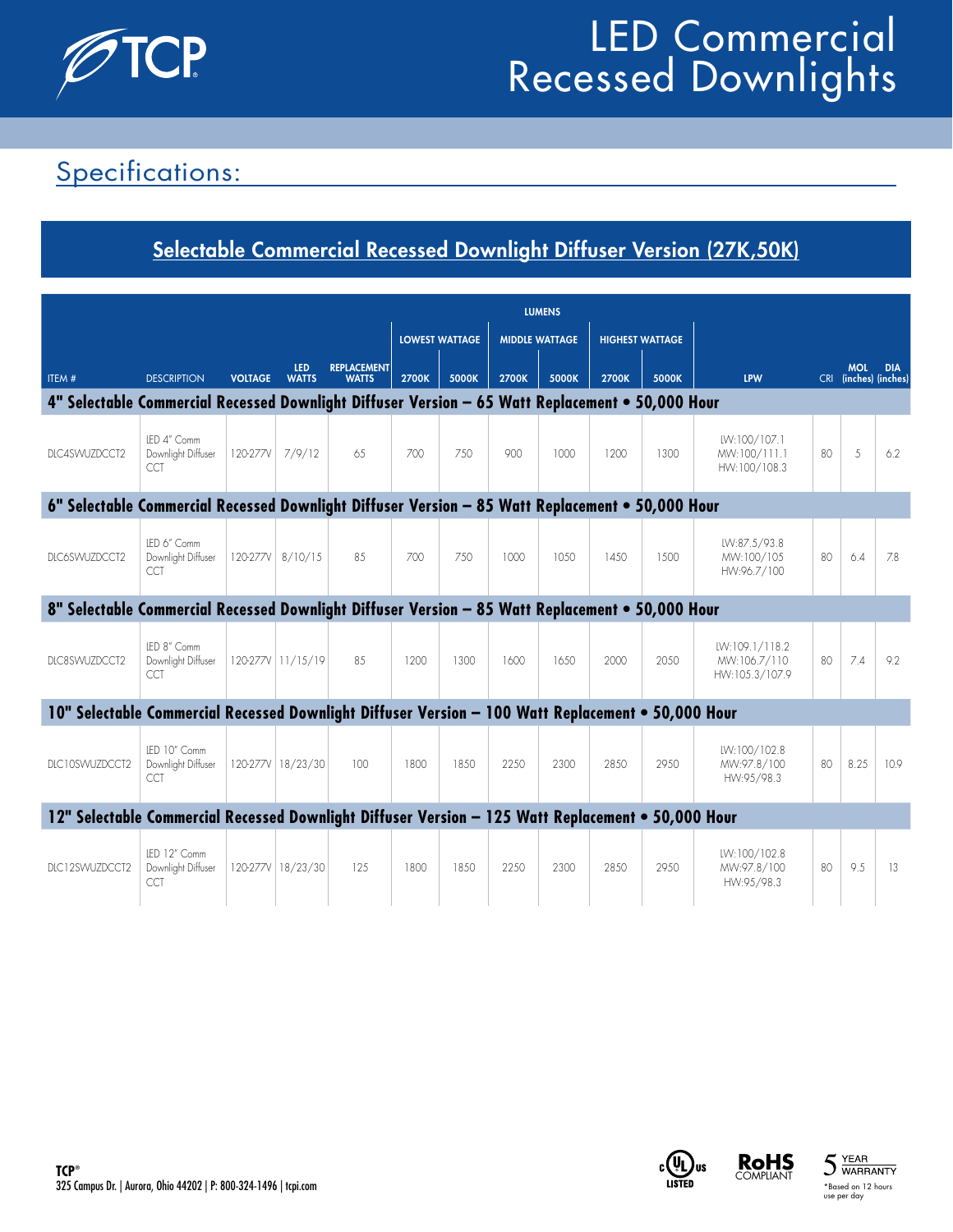

### Specifications:

#### Selectable Commercial Recessed Downlight Lens Version (30K,35K,41K)

|                                                                                                |                                    |                 | <b>LUMENS</b>              |                                    |                       |      |      |      |                       |             |      |                                                       |      |                                                                         |    |                                     |            |
|------------------------------------------------------------------------------------------------|------------------------------------|-----------------|----------------------------|------------------------------------|-----------------------|------|------|------|-----------------------|-------------|------|-------------------------------------------------------|------|-------------------------------------------------------------------------|----|-------------------------------------|------------|
|                                                                                                |                                    |                 |                            |                                    | <b>LOWEST WATTAGE</b> |      |      |      | <b>MIDDLE WATTAGE</b> |             |      | <b>HIGHEST WATTAGE</b>                                |      |                                                                         |    |                                     |            |
| ITEM#                                                                                          | <b>DESCRIPTION</b>                 | <b>VOLTAGE</b>  | <b>LED</b><br><b>WATTS</b> | <b>REPLACEMENT</b><br><b>WATTS</b> |                       |      |      |      |                       |             |      | 3000K 3500K 4100K 3000K 3500K 4100K 3000K 3500K 4100K |      | <b>LPW</b>                                                              |    | <b>MOL</b><br>CRI (inches) (inches) | <b>DIA</b> |
| 4" Selectable Commercial Recessed Downlight Lens Version - 65 Watt Replacement . 50,000 Hour   |                                    |                 |                            |                                    |                       |      |      |      |                       |             |      |                                                       |      |                                                                         |    |                                     |            |
| DLC4SWUZDLCCT                                                                                  | LED 4" Comm<br>Downlight Lens CCT  | 120-277V 7/9/12 |                            | 65                                 | 743                   | 765  | 759  | 957  | 990                   | 985         | 1265 | 1320                                                  | 1309 | LW:106.1/109.2/108.4<br>MW:106.3/110/109.4<br>HW:105.4/110/109.1        | 80 | 5                                   | 6.2        |
| 6" Selectable Commercial Recessed Downlight Lens Version - 85 Watt Replacement . 50,000 Hour   |                                    |                 |                            |                                    |                       |      |      |      |                       |             |      |                                                       |      |                                                                         |    |                                     |            |
| <b>DIC6SWUZDICCT</b>                                                                           | LED 6" Comm<br>Downlight Lens CCT  |                 | 120-277V 8/10/15           | 8.5                                | 902                   | 935  | 952  |      |                       |             |      | 1133 1188 1205 1573 1683                              | 1667 | LW:112.8/116.9/118.9<br>MW:113.3/118.8/120.5<br>HW:104.9/112.2/111.1    | 80 | 6.4                                 | 78         |
| 8" Selectable Commercial Recessed Downlight Lens Version-85 Watt Replacement . 50,000 Hour     |                                    |                 |                            |                                    |                       |      |      |      |                       |             |      |                                                       |      |                                                                         |    |                                     |            |
| DLC8SWUZDLCCT                                                                                  | LED 8" Comm<br>Downlight Lens CCT  |                 | 120-277V 11/15/19          | 8.5                                | 1397                  | 1430 | 1436 | 1892 | 1876                  | 1953   2294 |      | 2365                                                  | 2294 | LW:127/130/130.5<br>MW:126.1/125/130.2<br>HW:120.7/124.5/120.7          | 80 | 7.4                                 | 9.2        |
| 10" Selectable Commercial Recessed Downlight Lens Version - 100 Watt Replacement . 50,000 Hour |                                    |                 |                            |                                    |                       |      |      |      |                       |             |      |                                                       |      |                                                                         |    |                                     |            |
| DLC10SWUZDLCCT                                                                                 | LED 10" Comm<br>Downlight Lens CCT |                 | 120-277V 18/23/30          | 100                                | 2310                  | 2365 | 2365 | 2849 | 2926                  | 2926        | 3526 | 3663                                                  |      | LW:128/131.4/131.4<br>3636 MW:123.9/127.2/127.2<br>HW:117.5/122.1/121.2 | 80 | 8.25                                | 10.9       |
| 12" Selectable Commercial Recessed Downlight Lens Version - 125 Watt Replacement . 50,000 Hour |                                    |                 |                            |                                    |                       |      |      |      |                       |             |      |                                                       |      |                                                                         |    |                                     |            |
| DLC12SWUZDLCCT                                                                                 | LED 12" Comm<br>Downlight Lens CCT |                 | 120-277V 18/23/30          | 125                                | 2321                  | 2376 | 2398 | 2915 | 2959                  | 2959        | 3586 | 3718                                                  | 3696 | LW:128.9/132/133.2<br>MW:126.7/128.7/128.7<br>HW:119.5/123.9/123.2      | 80 | 9.5                                 | 13         |